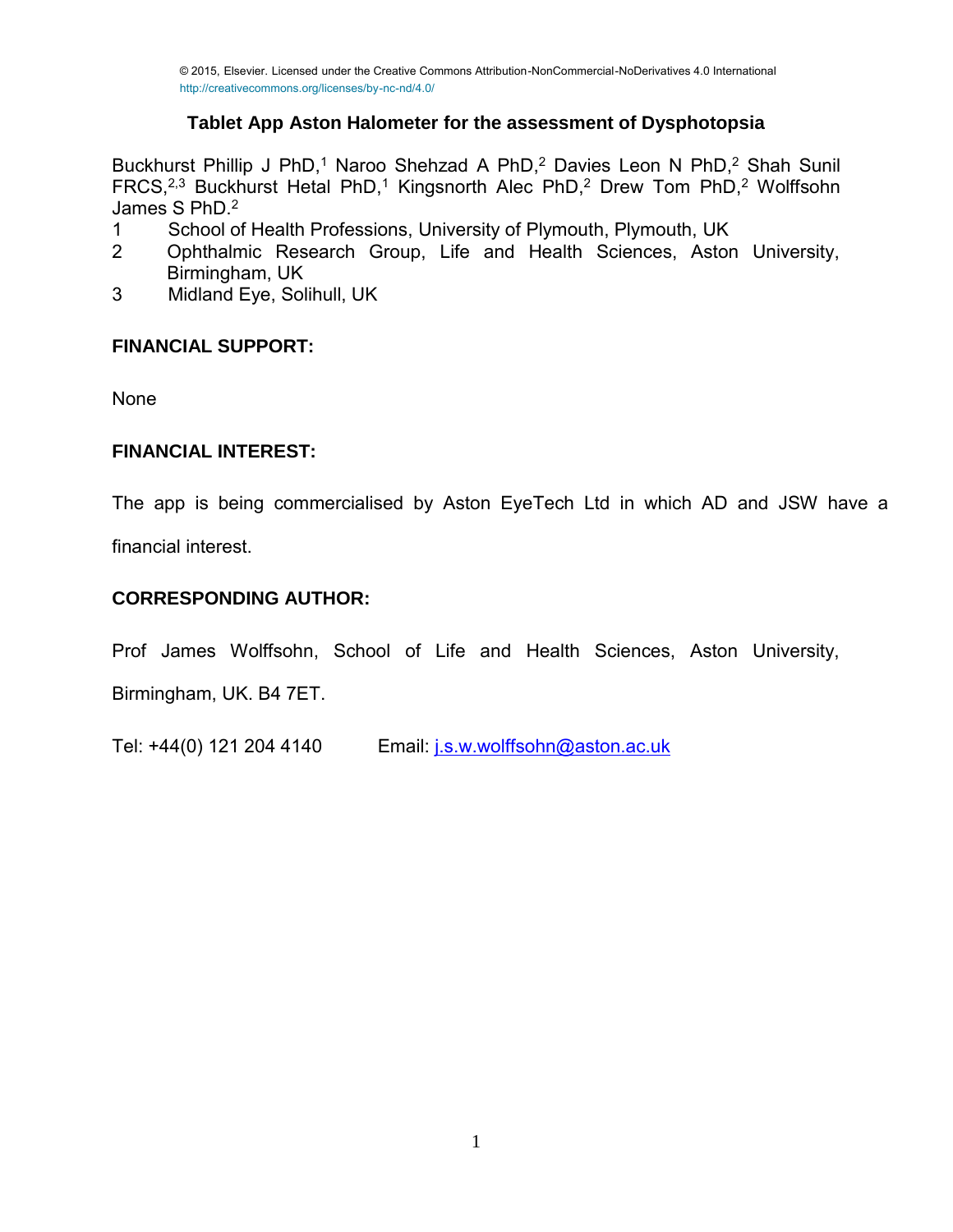### **ABSTRACT**

**Purpose:** To assess the validity and repeatability of the Aston Halometer.

**Setting:** University clinic, UK.

**Design:** Prospective repeated-measures experimental study

**Methods:** The Aston Halometer comprises of a bright Light-Emitting-Diode (LED) glare source in the centre of an iPad4. Letters, subtending 0.21° (~0.3logMAR), were moved centrifugally from the LED in 0.05º steps in 8 orientation separated by 45° for each of 4 contrast levels (1000, 500, 100 and 25 Weber contrast units [Cw]) in random order. Bangerter foils were inserted in front of the right eye to simulate monocular glare conditions in 20 subjects (mean age 27.7±3.1 years). Subjects were positioned 2m from the screen in a dark room with the iPad controlled from an iPhone via Bluetooth operated by the researcher. The Oculus C-Quant was also used with each of the foils to measure the level of straylight over the retina. Halometry and straylight repeatability was assessed at a second visit.

**Results:** Halo size increased with the different Bangerter foils and target contrasts (F=29.564, p<0.001) as expected and in a similar pattern to straylight measures (F=80.655, p<0.001). Lower contrast letters showed better sensitivity, but larger glareobscured areas resulting in ceiling effects due to the screen's field-of-view, with 500C<sup>w</sup> being the best compromise. Intra-observer and inter-observer repeatability of the Aston Halometer was good (500Cw: 0.84-0.93 and 0.53-0.73) and similar to the CQuant.

**Conclusions:** The Aston Halometer provides a sensitive, repeatable way of quantifying a patient recognised form of disability glare in multiple orientations to add objectivity to subjectively reported discomfort glare.

**Keywords:** Halometry; Aston Halometer; dysphotopsia; glare; light scatter; validation; repeatability; C-Quant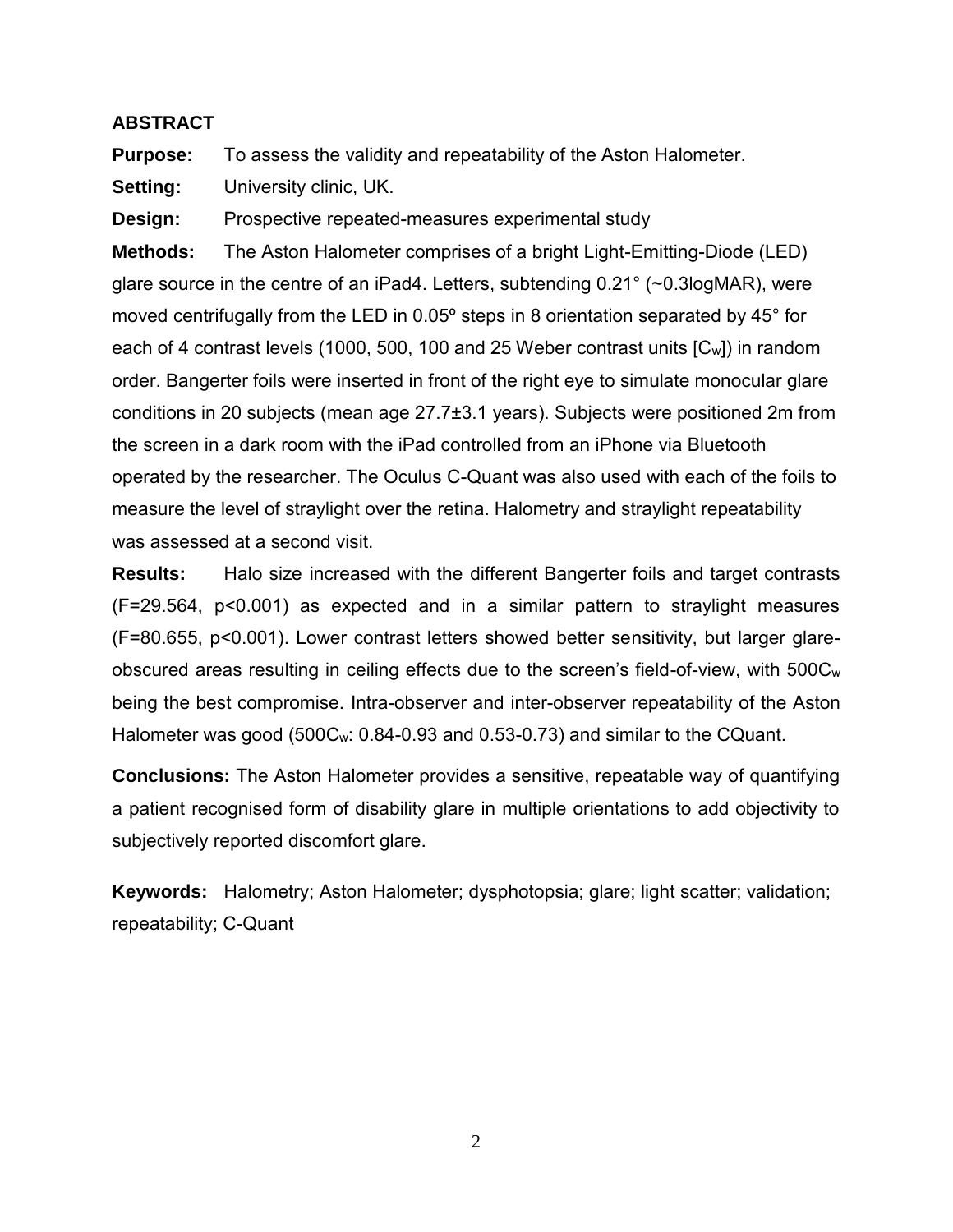#### **Introduction**

Photopic phenomenon, termed dysphotopsia, can be induced by refractive surgery, the extent of which may be related to the ablation profile and pupil size,  $1,2$  corneal and crystalline lens opacities, $3$  and is one of the few clinical tests correlated with night driving performance.<sup>4</sup> Glare can also result from multifocal intraocular lenses (MIOL) implantation, and are often described as haloes.<sup>5</sup> This is a major cause of multifocal dissatisfaction<sup>6</sup> and is largely responsible for a relatively high frequency of MIOL explantations.<sup>7</sup> To measure the retinal blur circle or halo, several instruments, often referred to as halometers, have been created. These devices quantify the size of a photopic scotoma created by a central glare source, assessing forward light wide angle scatter rather than the narrower straylight.<sup>6</sup> Early methods to assess halos required patients to draw the outline of the perceived halo produced by a candle at a set distance.<sup>8</sup> Others involve visually 'bracketing' the edges of the halo with the examiners hands,<sup>9</sup> comparison of their halo with objects of known diameter,<sup>10</sup> or mechanical movement of a target towards or away from the light source in limited meridians.<sup>11</sup> Namiki and Tagami attached a glare source within an *OCTOPUS 500E* (Haag-Streit, Koeniz, Switzerland) automated perimeter to determine the extent of visual field loss surrounding a central glare source.<sup>12</sup> A similar approach was adopted by Gutiérrez and colleagues (2003) lighting LEDs in sequence in increasing eccentricity from a central glare source.<sup>2</sup> Many of these technique have not been validated, <sup>9,10</sup> have ill-defined repeatability<sup>2,9,10</sup> and are unable to identify any differences between MIOLs and monofocal IOLs.<sup>9,12</sup>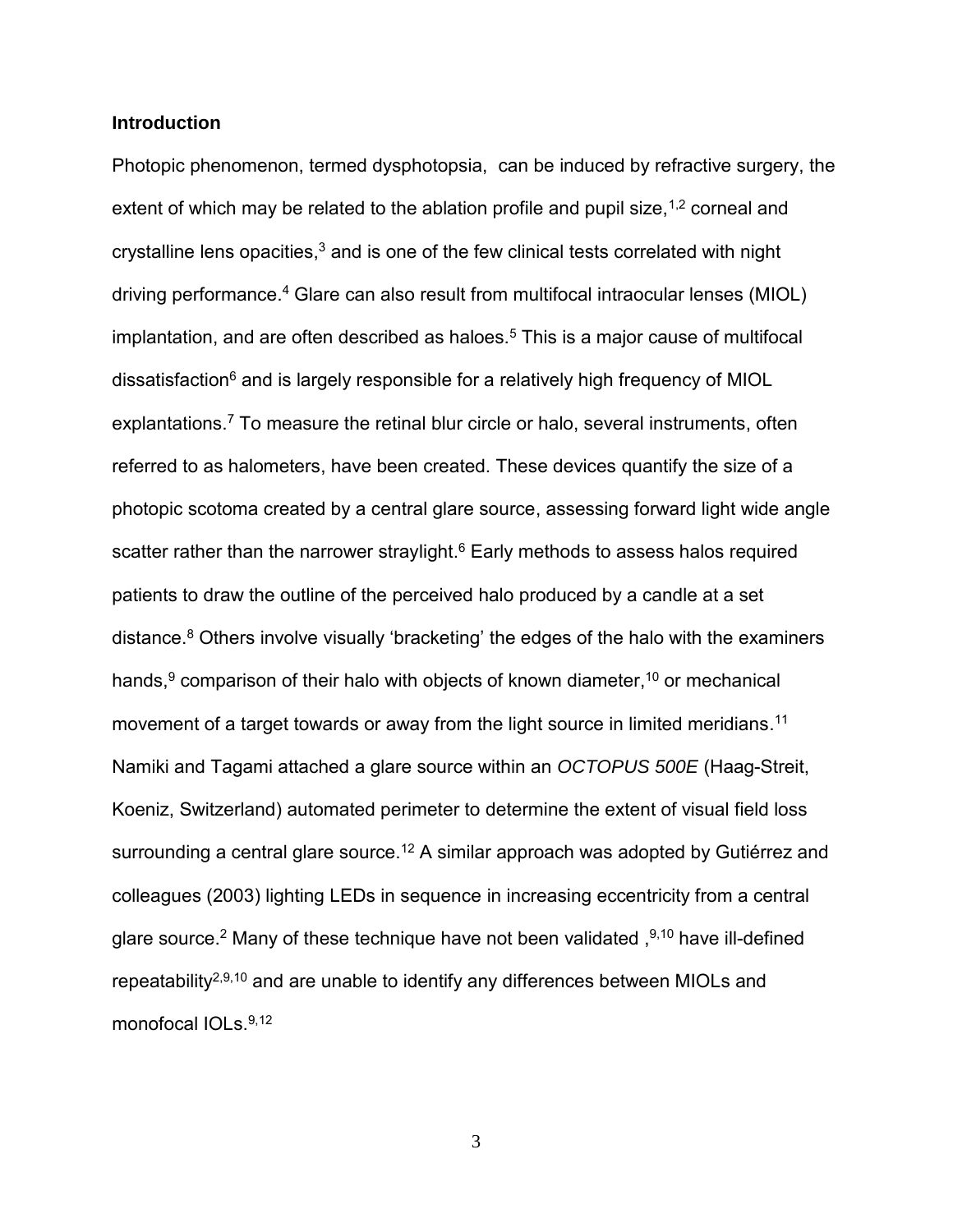The halometers described by Lee and colleagues (2006) and by Allen and associates (2009) both used computer programs, which present a central screen glare source (single white spot or a red cross with a white ring respectively) requiring the subject to circle the perceived photopic phenomenon.<sup>13,14</sup> These halometers have been used to examine dysphotopsia following MIOL implantation<sup>14</sup> and post LASIK under physiological,<sup>13</sup> and pharmacological (with a miotic agent) conditions.<sup>15</sup> Lee and colleagues observed good repeatability with their halometer,<sup>15</sup> however, the design used for examining MIOLs was not assessed for repeatability and was found to show similar results with both MIOL and monofocal IOLs.<sup>14</sup>

Currently, the *Glare & Halo test* (Tomey, AG, Erlangen) is the only standardized, commercially available, computerised test used to measure the size of photopic phenomenon. Here, a central white target 15 mm in size is displayed on a screen (luminance 86.6 cd/m<sup>2</sup>) and the subject is required to place a mark with a mouse the boundary of the ensuing photopic phenomenon for 12 equidistant orientations separated by 30º degrees surrounding the glare source. The central glare area in degrees is then calculated in accordance with the working distance of the subject. The *Glare & Halo* test has been used in three studies examining the difference in halo sizes between the *Array* refractive MIOL (Abbott Medical Optics Inc. (AMO), Santa Ana, CA, USA) and a monofocal IOL with a similar aspheric profile. Pieh and colleagues found a significant difference in dysphotopsia between the two types of pseudophakic correction,<sup>16</sup> however, two earlier studies did not find a significant difference.<sup>17,18</sup> Repeatability studies have not been conducted using this instrument. Another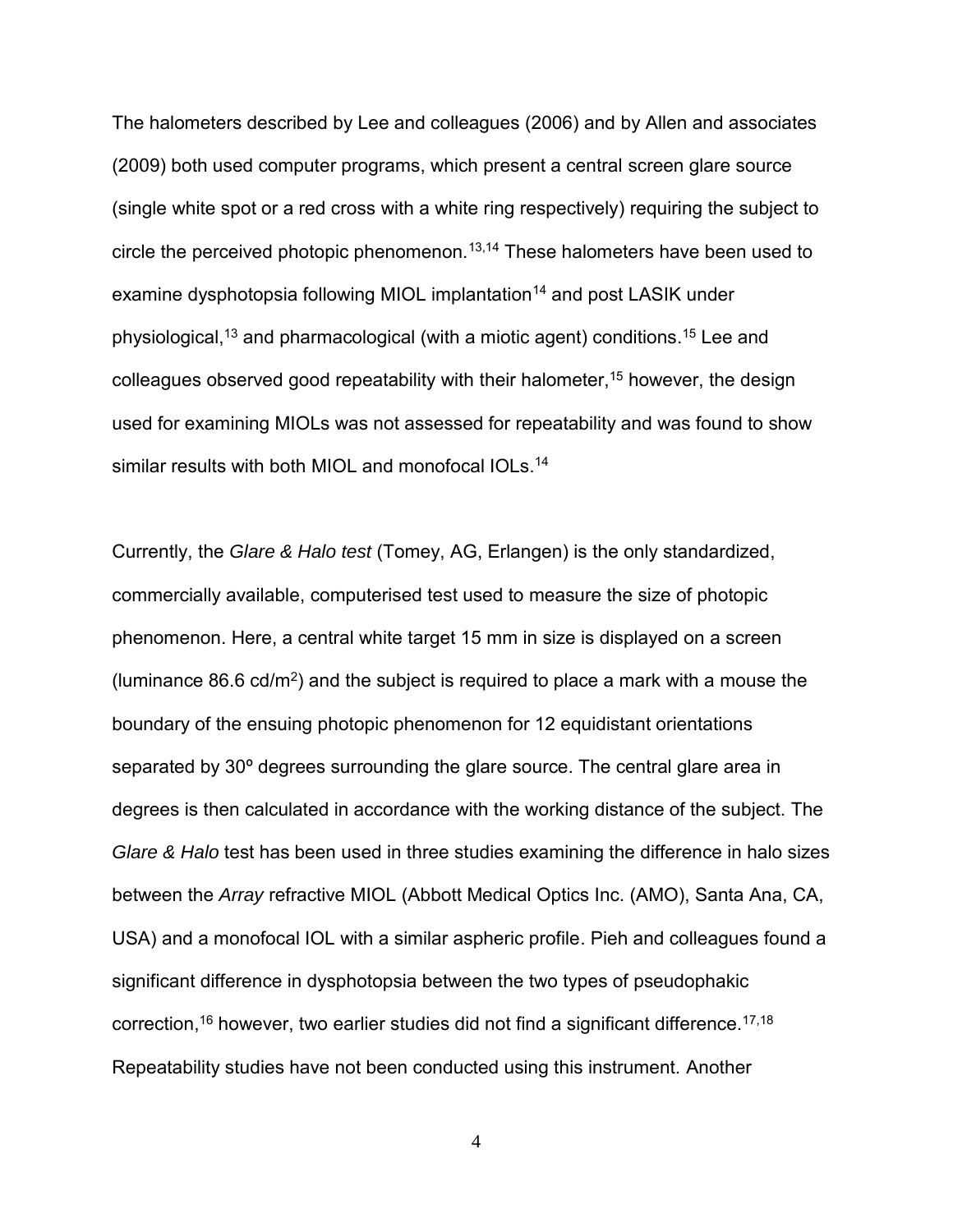approached recently demonstrated was software (Halo v1.0) run on a computer designed to quantify discrimination capacity under low-illumination conditions which will be affected by visual disturbances. The test consists of the discrimination of customisable luminous peripheral stimuli around a more luminous central one (the glare source) at 3 positions along 12 axes to calculate a visual-disturbance index. It has been shown to be sensitive to retinal disease,<sup>19</sup>cataract,<sup>20</sup> age<sup>20</sup> and myopic LASIK,<sup>21</sup> but repeatability studies have not been published.

The aim of the study is to validate the Aston Halometer, a new halometer with a brighter central target and performed on a standard mobile tablet designed to be able to quantify and analyse the extent of dysphotopsia in multiple directions of gaze.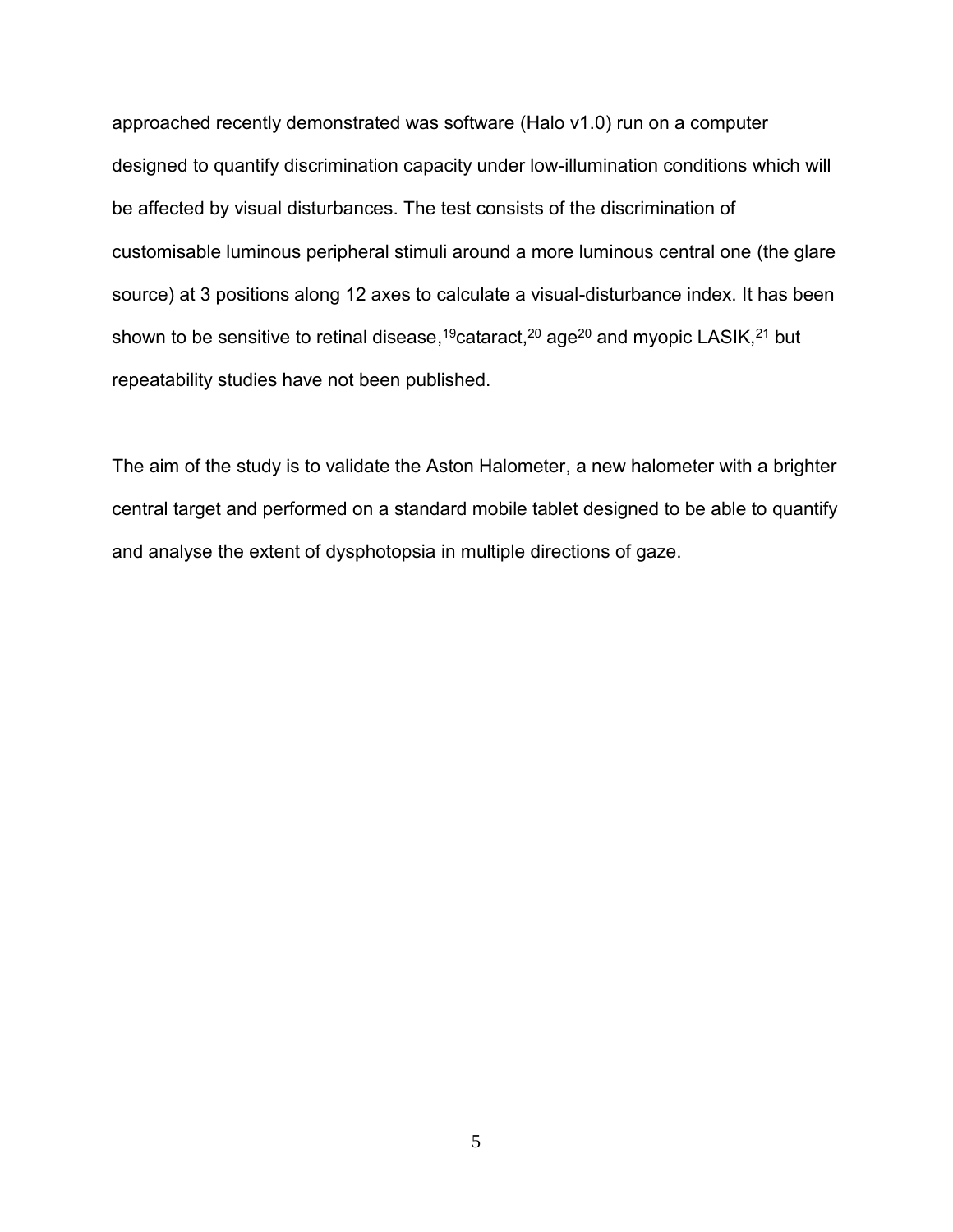### **Patients and Methods**

The experimental study instrument validation required patients with clear media using filters to induce standard amounts of glare to assess the accuracy and reliability of the halometer, hence 20 young subjects (10 males, 10 females) of mean age 27.7 ± 3.1 years were recruited from Aston University. The inclusion criteria were: uncorrected visual acuity of at least 0.10 logMAR in each eye; mean spherical error within -0.75 D to +0.75 D; spectacle astigmatism less than 0.75 D; the absence of any ocular pathology and previous surgery; and an aged between 18 and 40 years. Ethical approval was obtained prospectively for this study from the Institutional Review Board and informed consent was obtained from each subject following explanation of the details of the study and any possible consequences. The study was conducted in accordance with the tenets of the Declaration of Helsinki. Subjects were refracted and fully corrected with contact lenses, if necessary, following a non-cycloplegic subjective refraction, with the end-point of the maximum plus prescription consistent with optimum visual acuity.

The *C-Quant* provides a measure of the level of straylight (forward light scatter) over the retina. Straylight originates from the scattering of light and creates a veil over the vision that is known to increase with age, ocular pathology and with refractive surgery.<sup>22</sup> With the *C-Quant* three repeats are necessary to achieve an accurate measurement of straylight and measurement of straylight was considered reliable if the estimated standard deviation (ESD) was below 0.8 and the quality factor for the psychometric sampling (Q) was above  $1.00^{23}$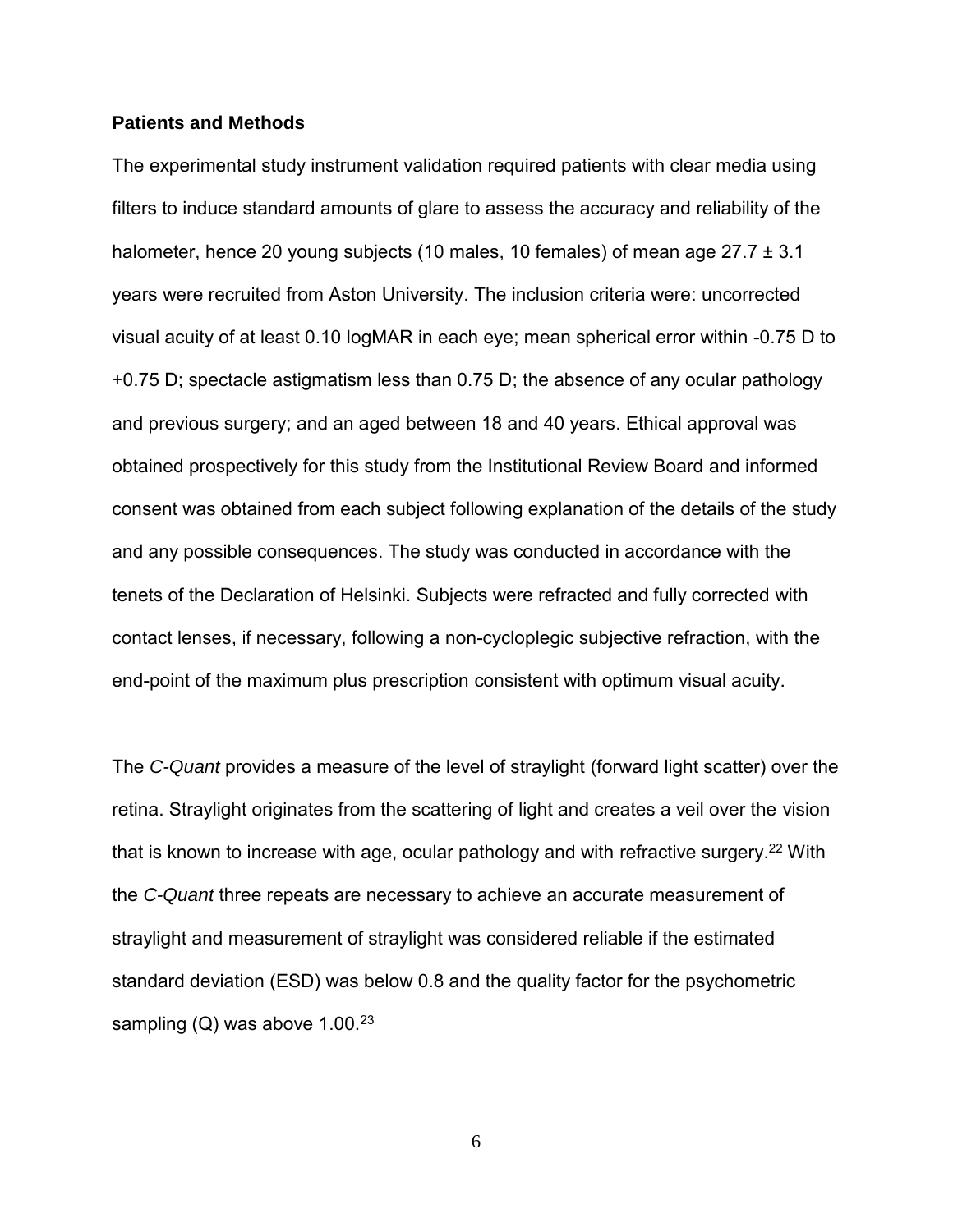The Aston Halometer provides a measure of the degree of obscuration of a target from a glare source, measured in degrees. It comprises of a bright Light Emitting Diode (LED; Golden Dragon Plus LCW W5AM.PC; 5000K colour temperature; pulse width modulation duty cycle of 15.6%, forward current 40mA, 3.7V; Osram Licht AG, Munich, Germany) in the centre of an iPad 4 (Apple, Cupertino, CA, USA), with a 2048 x 1536 pixel resolution and a 240 x 169.5mm screen (Figure 1). Subjects were positioned 2 meters from the screen (6.8 x 5.6 degrees field of view) with the iPad controlled from an iPhone over Bluetooth operated by the researcher. Halometry was conducted in a dark room with the Aston Halometer as the only light source with an adaptation time of 1 minute. Letters were moved centrifugally from the central LED glare source in 0.05° steps in each of 8 directions of orientation in succession separated by 45°. The smallest eccentricity at which the letter could be correctly recognised in 2 out of 3 randomised presentations was recorded before the next direction of orientation was assessed. Four letter contrast levels were tested: 1000, 500, 100 and 25 Weber contrast units  $(C_w=$ luminance of the features minus the luminance of the background divided by the luminance of the background).<sup>24</sup> The photopic scotoma size was measured in all 8 positions for each of the 4 contrast levels in random order using a letter height of 0.21° (approximating a 0.3 logMAR letter). This letter height best approximates the driving standard in many countries.<sup>25</sup>

To simulate glare conditions, *Bangerter foils* were inserted in front of the right eye with the left eye occluded. *Bangerter foils* contain a series of micro-bubbles, the density of which determines the spread the light. They were developed for optical penalisation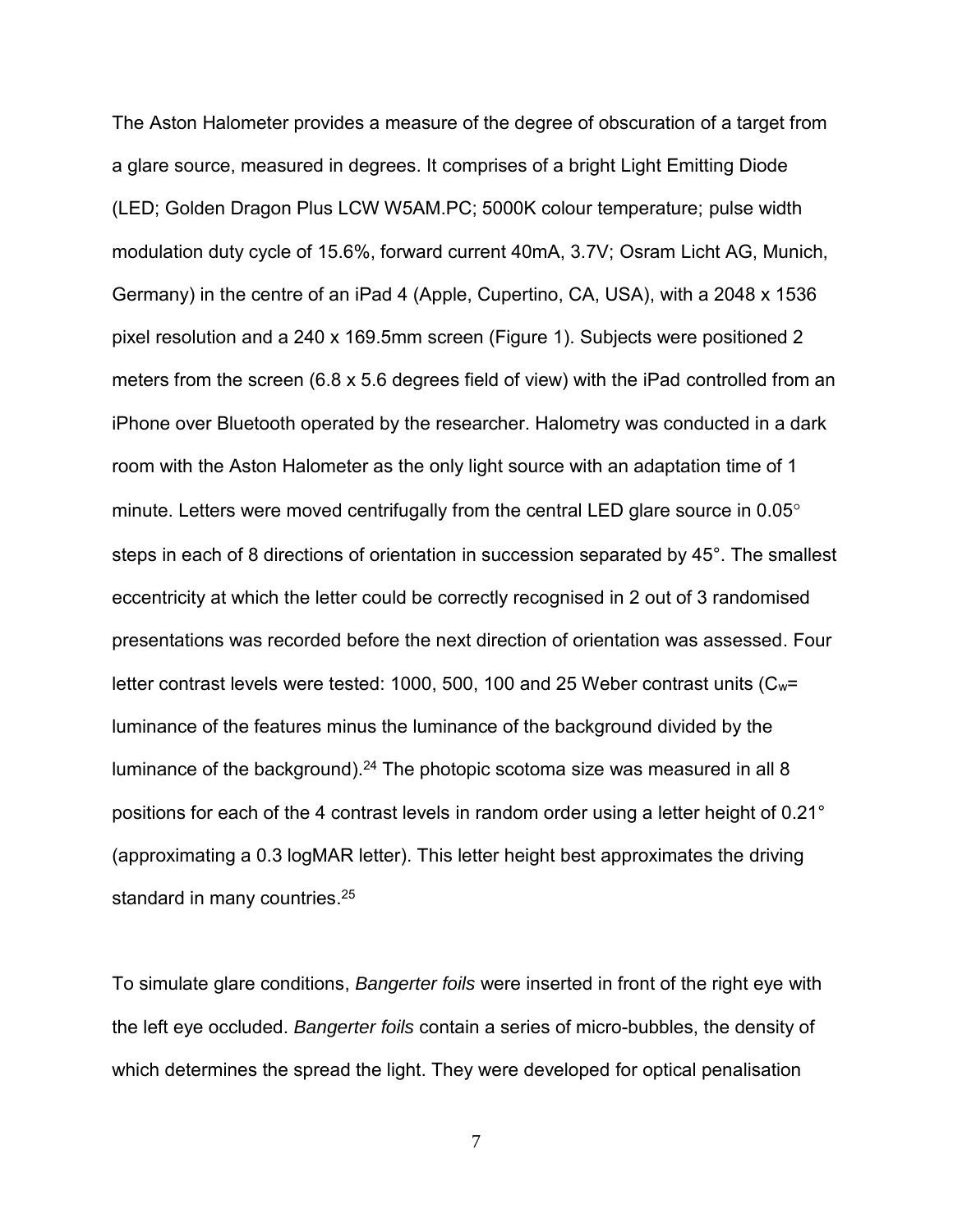therapy and were designed to reduce vision in standardised steps from 1.0 to 0.1 designated filters. However, the point spread function of the 0.6, 0.4 and 0.3 foils have been found to be similar, reducing visual acuity by equal amounts, whereas the 0.8 foil spreads light by a lesser degree and so has a reduced effect on visual acuity.<sup>26</sup> Hence the 0.8 and 0.6 *Bangerter foils* were used to simulate different levels of light spread on the retina compared to no filter (control), secured within a trial lens plastic housing. Ocular straylight and halometry were measured three times each in random sequence with each of the *Bangerter foils*. Straylight and halometry repeatability was assessed at a second subject visit separated by at least two hours and by no more than 2 weeks by a second investigator, blind to the results of the first investigator.

#### **Data Analysis**

Repeated measures at each visit were averaged for validity comparison. The area obscured by the halometry glare source was calculated from the eccentricities along the 8 meridians. As the data for straylight and halometry were found to be normally distributed (one-sample Kolmogrov-Smirnov test > 0.05) the influence of the *Bangerter foils* was calculated using a one-way repeated analysis of variance (ANOVA); where significant differences were found pair-wise differences were determined using the Bonferonni *post hoc* test. Intra-observer and inter-observer variability was tested for each *Bangerter foil* separately using intraclass correlation co-efficient (ICC) based on a two-way mixed ANOVA model with a 95% confidence interval.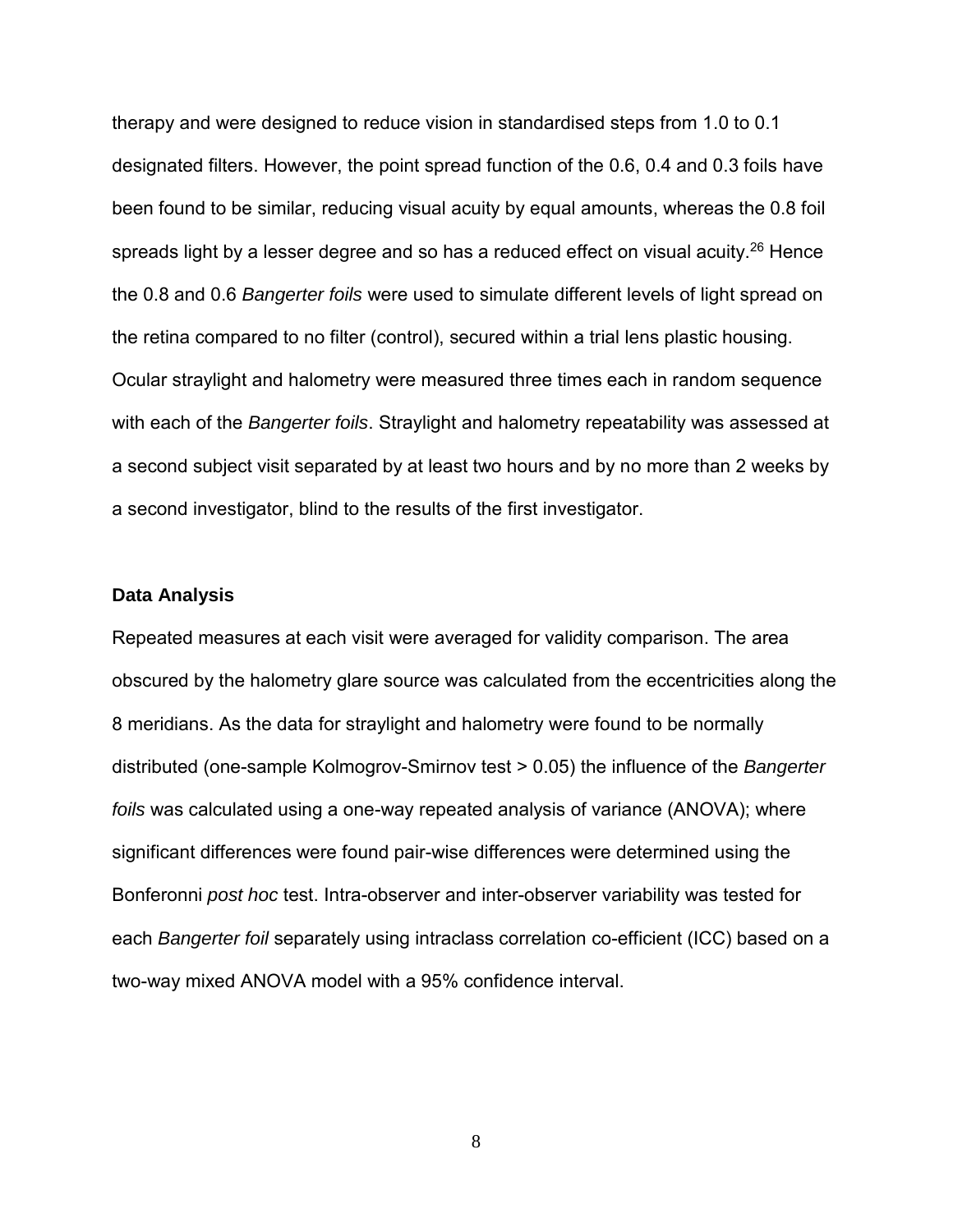

**Figure 1:** Aston Halometer; comprising of a LED in the centre of an iPad tablet which is positioned at 2m in a dark room. Remote iPhone control via Bluetooth allows the 0.3logMAR equivalent letters to be moved more eccentric from the central LED glare source in 0.05º steps until they are first consistently recognised. This eccentricity is recorded and the assessment repeated in each of the 8 orientations to plot the objective area of obscuration caused by the patient's halo in degrees.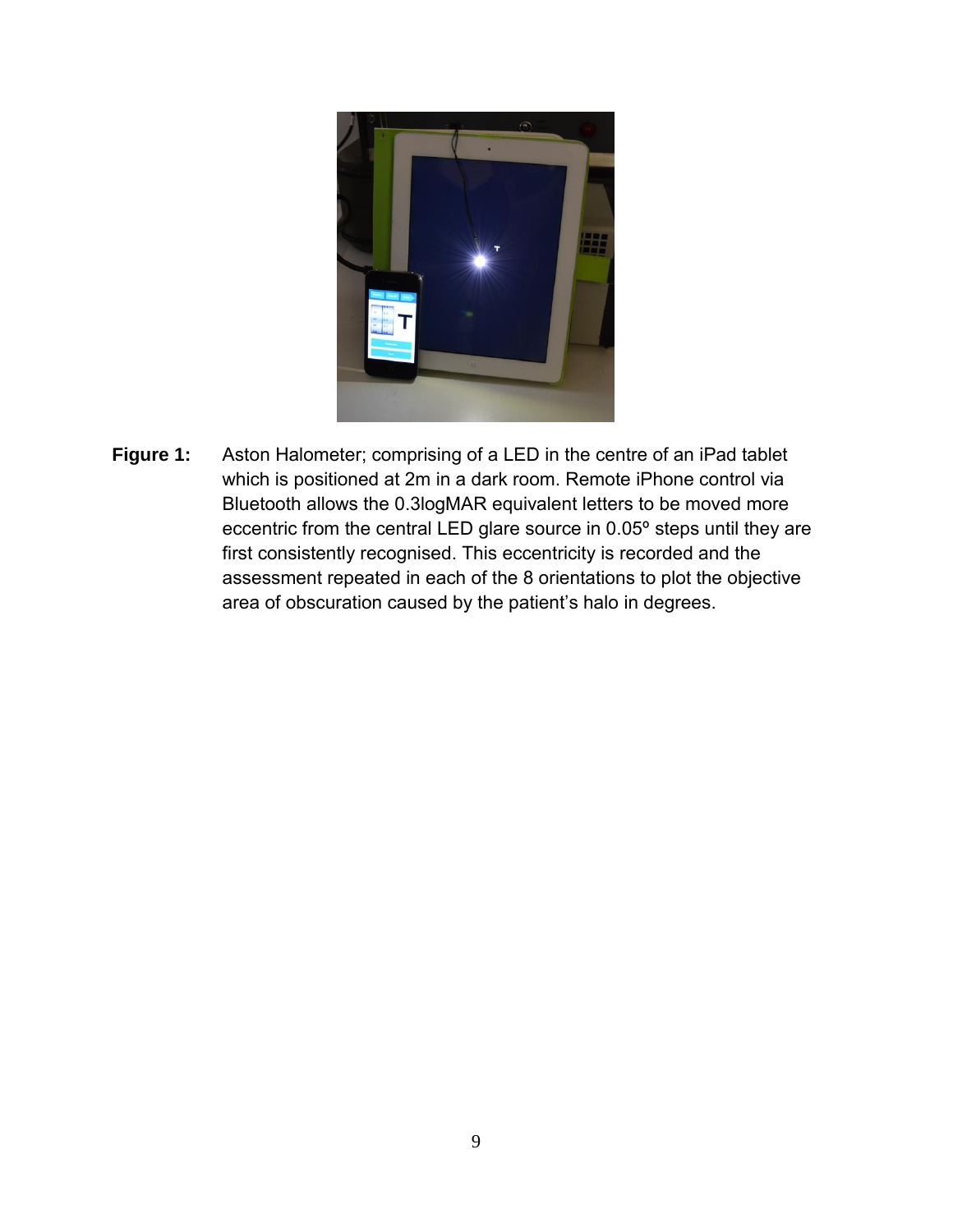## **Results**

Straylight (as measured by the C-Quant) increased with the 0.8 *Bangerter foil* (1.48 ± 0.12 Log(s)) compared to no filter (1.03 ± 0.21 Log(s); p < 0.001), with the 0.6 *Bangerter foil* further increasing  $(1.97 \pm 0.18 \text{ Log(s)}; p \le 0.001)$  the straylight  $(F = 80.655,$ p<0.001).

There was a significant difference in the size of halos measured using the different *Bangerter foils* and target contrasts (F1.799=29.564, p<0.001; Table 1; Figure 2). Lower contrast letters showed larger glare obscured areas resulting in ceiling effects due to the screen's field of view.

Intra-observer and inter-observer variability's of the C-Quant and Aston Halometer at each contract level with each *Bangerter foil* are presented in Table 2.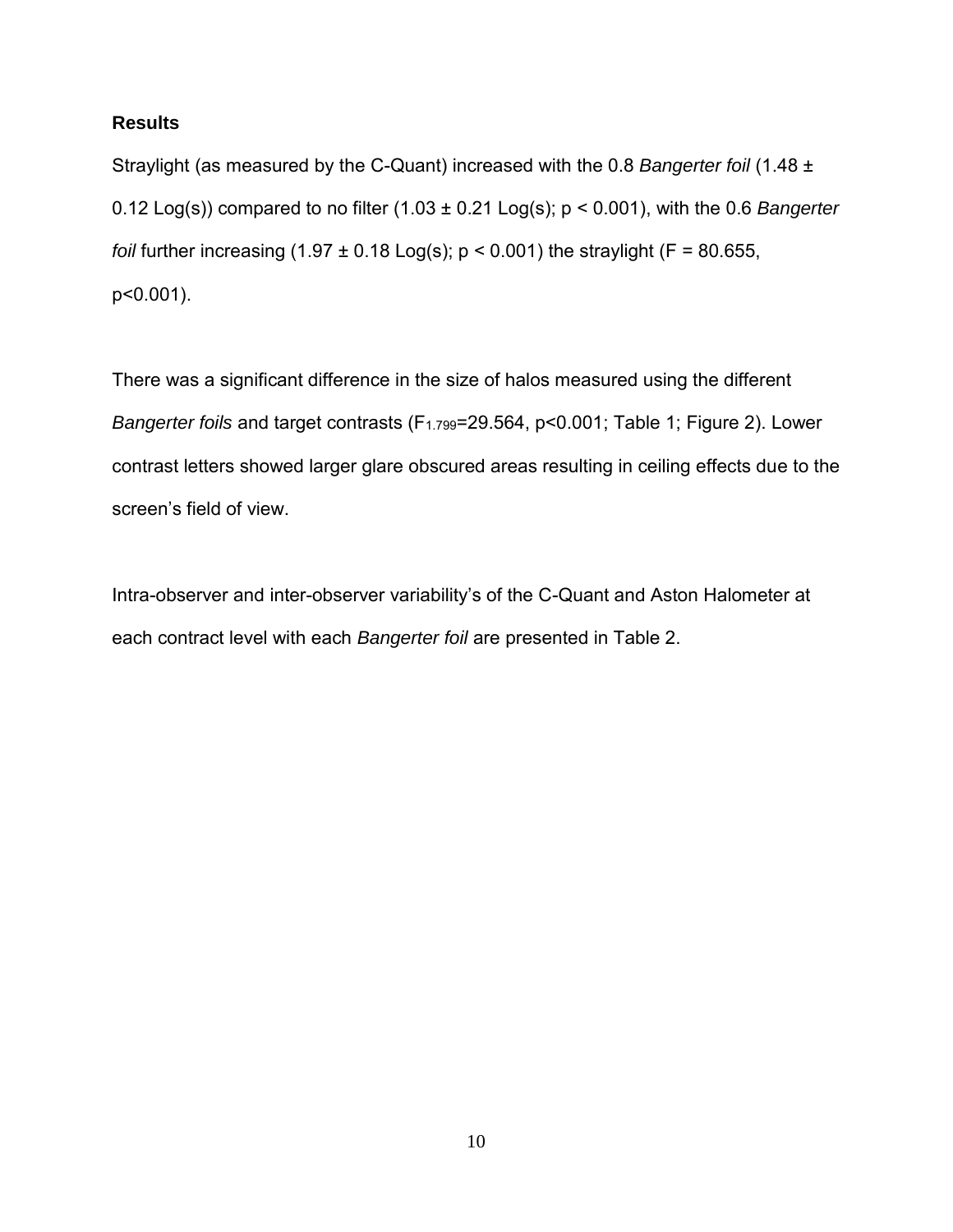Table 1: Differences in contrast measured between each Bangerter foil and contrast level  $(n=20)$ .

|                      |                    | <b>No Filter</b> |                    |              | 0.8 Bangerter  |                    |                | 0.6 Bangerter  |                |
|----------------------|--------------------|------------------|--------------------|--------------|----------------|--------------------|----------------|----------------|----------------|
|                      |                    | 500 Cw           | $100 \mathrm{C_w}$ | 25 Cw        | 1000 Cw        | 500 C <sub>w</sub> | $100 C_w$      | 1000 Cw        | 500 Cw         |
| No filter            | 1000 Cw            | p <<br>0.001     | p <<br>0.001       | p <<br>0.001 | P<<br>0.001    | p <<br>0.001       | p <<br>0.001   | p <<br>0.001   | p <<br>0.001   |
|                      | 500 Cw             |                  | p <<br>0.001       | p <<br>0.001 | P<<br>0.001    | p <<br>0.001       | p <<br>0.001   | p <<br>0.001   | $p =$<br>0.001 |
|                      | $100 \mathrm{C_w}$ |                  |                    | p <<br>0.001 | $P =$<br>0.072 | p <<br>0.001       | p <<br>0.001   | p <<br>0.001   | $p =$<br>0.001 |
|                      | $25C_w$            |                  |                    |              | $P =$<br>1.000 | $p =$<br>0.170     | p <<br>0.001   | $p =$<br>0.001 | $p =$<br>0.005 |
| 0.8 Bangerter        | 1000 Cw            |                  |                    |              |                | $p =$<br>0.002     | p <<br>0.001   | $p =$<br>0.001 | $p =$<br>0.006 |
|                      | $500\ C_{\rm w}$   |                  |                    |              |                |                    | $p =$<br>0.001 | $p =$<br>1.000 | $p =$<br>0.450 |
|                      | $100 C_w$          |                  |                    |              |                |                    |                | $p =$<br>0.010 | $p =$<br>1.000 |
| <b>0.6 Bangerter</b> | 1000 Cw            |                  |                    |              |                |                    |                |                | $p =$<br>0.300 |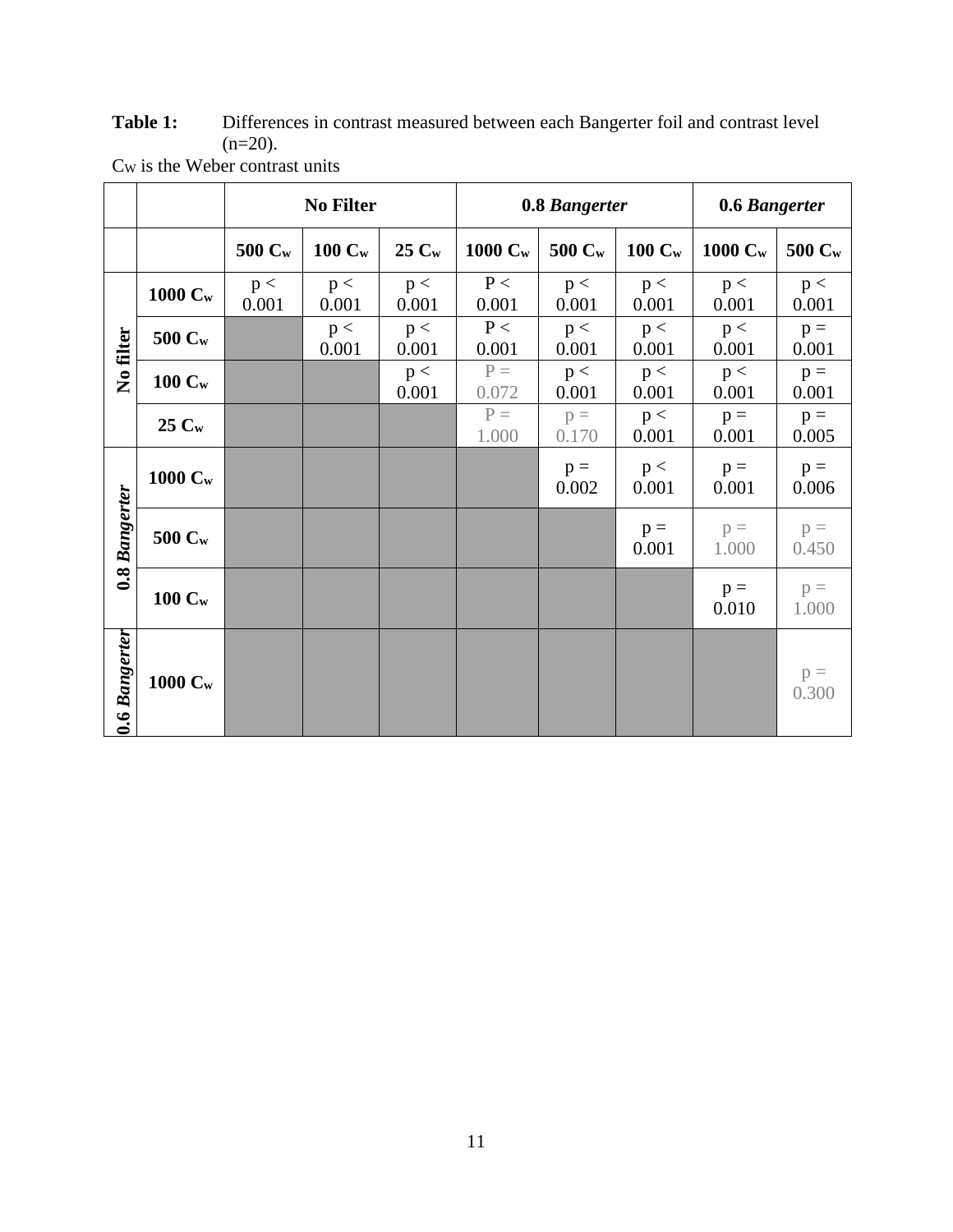| <b>Table 2:</b> | Intra-observer and inter-observer variability intraclass correlations of the C-             |  |
|-----------------|---------------------------------------------------------------------------------------------|--|
|                 | Quant and Aston Halometer at each contract level with each <i>Bangerter foil</i> ( $n=20$ ) |  |

|                       | <b>C-Quant</b> | <b>Aston Halometer</b> |                     |                   |               |  |  |  |
|-----------------------|----------------|------------------------|---------------------|-------------------|---------------|--|--|--|
|                       |                | $1000 \mathrm{C_w}$    | $500 \, \text{C}_w$ | $100 \text{ C}_w$ | $25C_w$       |  |  |  |
| <b>Control lens</b>   | 0.875/0.774    | 0.876 / 0.776          | 0.843/0.729         | 0.775/0.632       | 0.806 / 0.675 |  |  |  |
| 0.8 Bangerter<br>foil | 0.871/0.499    | 0.979/0.696            | 0.929/0.675         | 0.874/0.532       |               |  |  |  |
| 0.6 Bangerter<br>foil | 0.873/0.845    | 0.929/0.576            | 0.840 / 0.529       |                   |               |  |  |  |

C<sup>W</sup> is the Weber contrast units



**Figure 2:** Area of photopic scotoma for each Bangerter foil at each contrast level  $(n=20)$ . Line with box = median, box limits = 1 standard deviation, error bars = 95% confidence interval and points = outliers.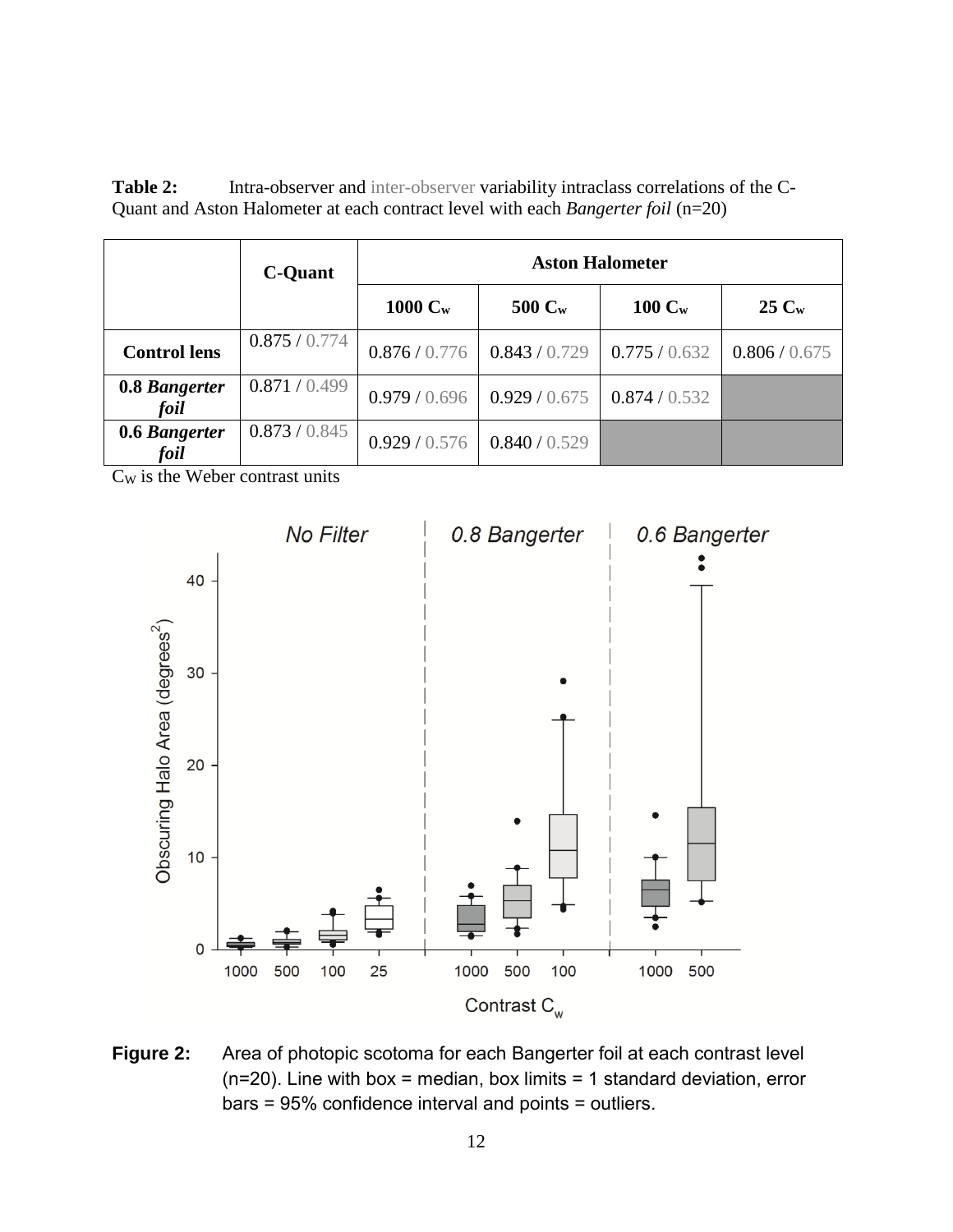### **Discussion**

As glare is a major source of visual discontent,<sup>22</sup> especially with simultaneous image presbyopia corrections, there is a clinical need to quantify this parameter. Hitherto, halometry has been used for this purpose, but with previous halometers, discrimination and reliability have rarely been assessed, and few techniques allow the halo to be quantified in all directions of gaze, which is a valuable outcome measure for the evaluation of non-concentric optical designs (Table 1). All instruments which quantify glare assess disability rather than discomfort glare, although these measures are generally correlated.<sup>27</sup> Light scatter measurement with the C-Quant does not provide meridional quantification and is not directly related to a regular patient phenomenon with which they are familiar (such as car headlights or street lamps at night). Also, while C-Quant measurements of forward light scatter have been shown to correlate reasonably strongly with cataract density,<sup>28</sup> they have been shown to be relatively insensitive to patient reported glare with refractive IOL designs for presbyopia, although the latter change the optical aberrations as well as scatter light.<sup>29</sup>

As determined by the C-Quant, *Bangerter foils* were shown as an effective method of inducing light scatter in a repeatable way, as they have a detrimental effect on the point spread function.<sup>26</sup> The Aston Halometer was able to detect this change in light scatter with high to low contrast letters. The sensitivity appeared to increase with the decreasing contrast of the letter optotypes, but lower contrast detection of greater glare sources conflicted with the halometer screen's field of view. Decreasing the working distance will mitigate this effect, but at the expense of larger step sizes in optotype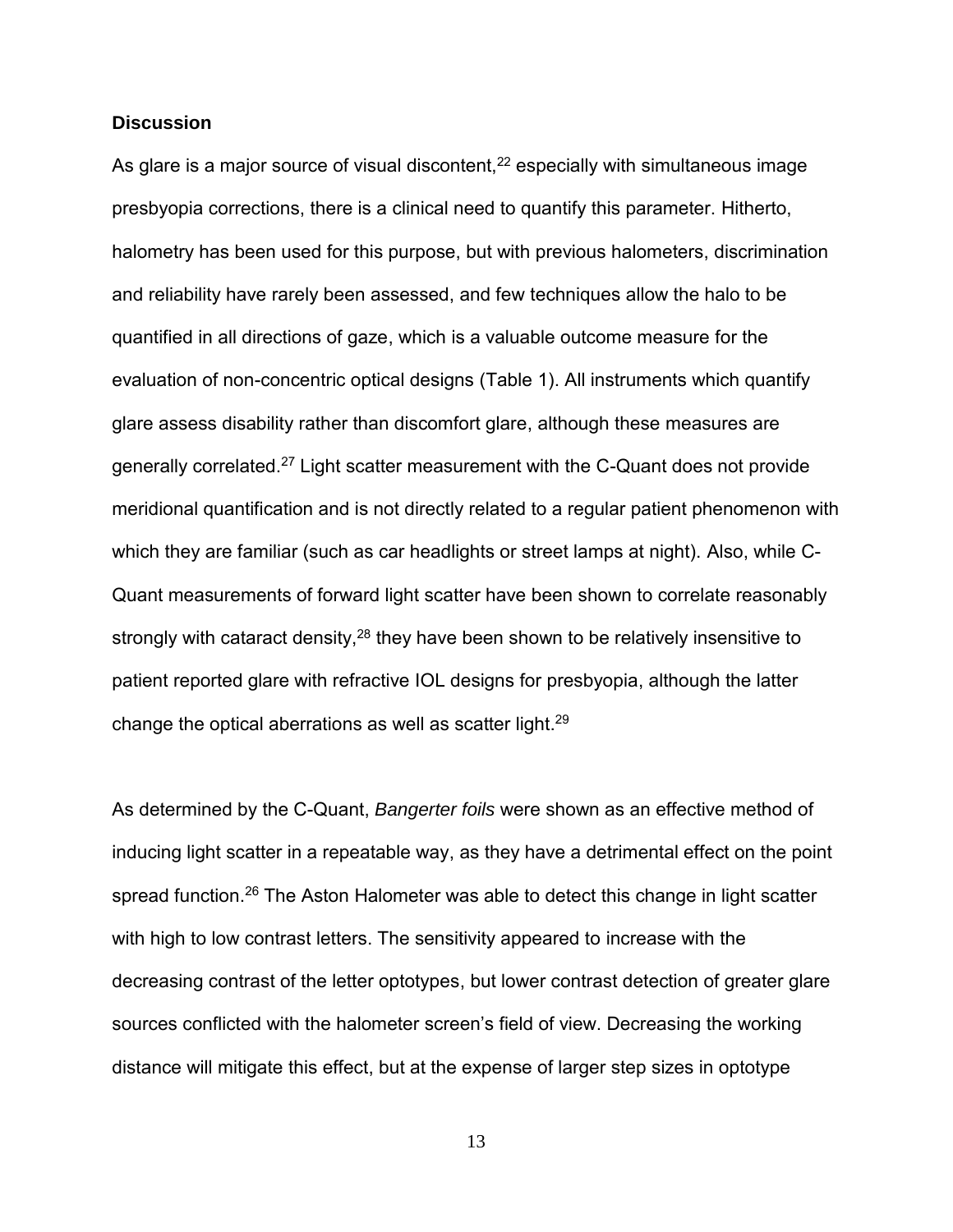position. Although newer tablet technology pixel size is decreasing, having the screen at 2m negates the need for a reading addition in pseudophakes or effects of evoking accommodation in the young and was, therefore, selected as the test working distance. At this distance, the selected letter size of 0.3 logMAR enabled all subjects to identify the letter at the 500 Cw contrast level with the highest light scattering filter and therefore seemed an appropriate setting for the Aston Halometer. The effects of dysphotopsia are reported to be most evident during night driving<sup>22</sup> and therefore a level of acuity matching that of the typical driving standard was deemed an appropriate size target for the halometer optotype.<sup>25</sup>

The repeatability of the C-Quant was comparable to that previously demonstrated<sup>23</sup> and the Aston Halometer repeatability was shown to be similar. Hence the Aston Halometer appears to provide a sensitive, repeatable way of quantifying a patient recognised form of disability glare in multiple orientations, thus adding a level of objectivity to the subjective reporting of discomfort glare.

### **What was Known:**

- Photopic phenomenon, termed dysphotopsia, can result from multifocal intraocular lenses (MIOL) implantation.
- The symptom is often described as haloes round bright lights such as driving at night.
- Previous research has attempted to quantify the effect through subjectively marking the extent of the halo.

### **What this paper adds:**

 An objective technique to determine the size of the halo is validated and shown to be sensitive and repeatable.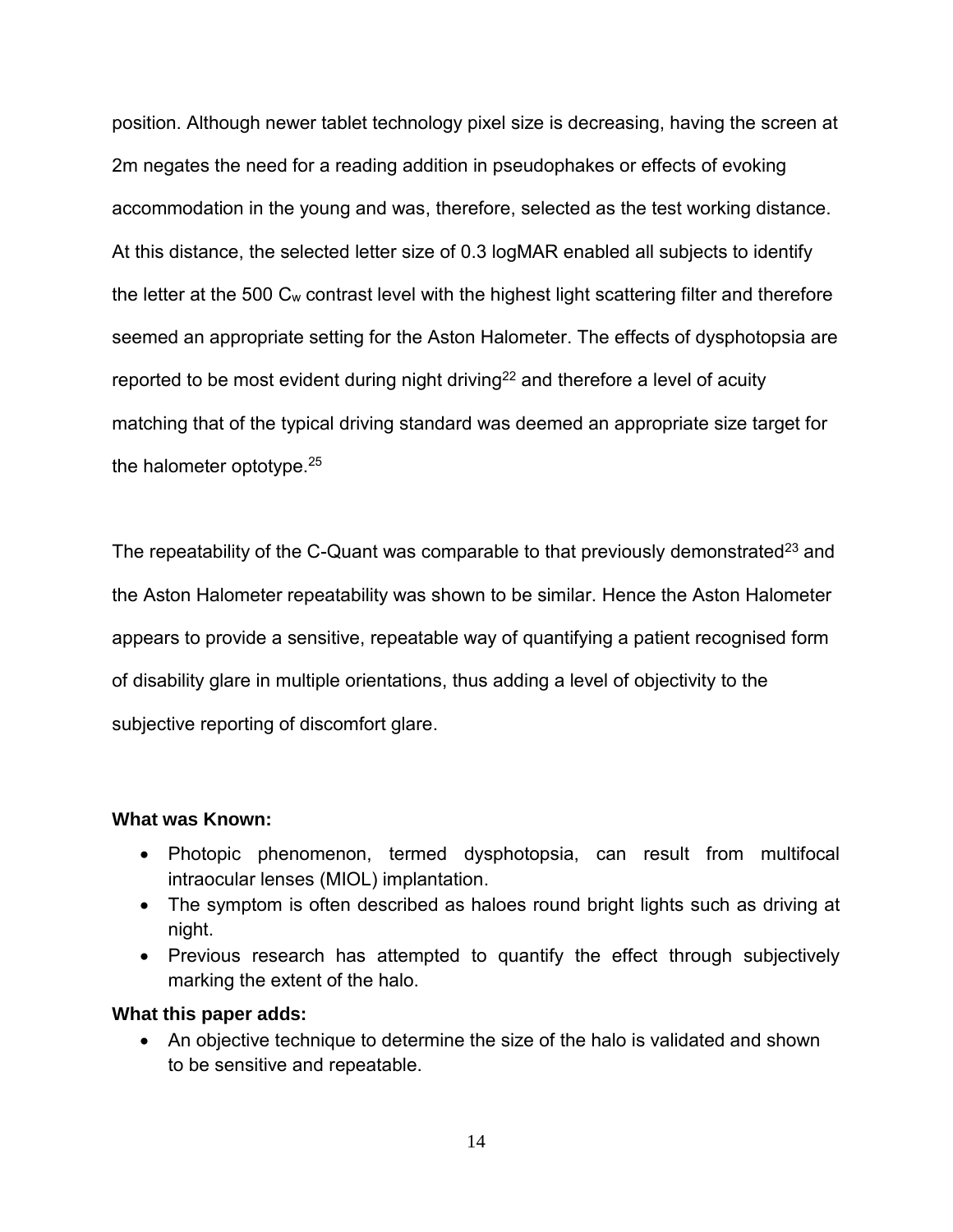### **References**

- 1) Lackner B, Pieh S, Schmidinger G, et al. Glare and halo phenomena after laser in situ keratomileusis. *J Cataract Refract Surg 2003;*29:444-50.
- 2) Gutiérrez R, Jiménez JR, Villa C, Valverde JA, Anera RG. Simple device for quantifying the influence of halos after lasik surgery. *J Biomedical Optics* 2003;8:663-7.
- 3) van den Berg TJTP, Franssen L, Kruijt B, Coppens JE. History of ocular straylight measurement: A review. Z Med Phys 2013;23:6-20.
- 4) Gruber N, Mosimann UP, Muri RM, Nef T. Vision and night driving abilities of elderly drivers. Traffic Injury Prevention 2013;14:477-85.
- 5) Buznego C, Trattler WB. Presbyopia-correcting intraocular lenses. *Curr Opin Ophthalmol* 2009;20:13-8.
- 6) Woodward MA, Randleman JB, Stulting DR. Dissatisfaction after multifocal intraocular lens implantation. *J Cataract Refract Surg* 2009;35:992-7.

7) Mamalis N, Omar O, Veiga J, Taner D, Pirayesh A, Fernquist DS. Comparison of two plate-

haptic intraocular lenses in a rabbit model. *J Cataract Refract Surg* 1998;22:1291–5.

- 8) Elliot RH. A Halometer. *BMJ.* 1924;1:624.
- 9) Hunkeler JD, Coffman TM, Paugh J, Lang A, Smith P, Tarantino N. Characterization of visual phenomena with the Array multifocal intraocular lens. *J Cataract Refract Surg 2002;*28:1195- 204.
- 10) Wachler BSB, Drew H, Chou B, Christie JP. Reduction of pupil size and halos with minus lenses after laser in situ keratomileusis. *J Refract Surg* 2004;20:149-54.
- 11) Babizhayev MA, Minasyan H, Richer SP. Cataract halos: a driving hazard in aging populations. Implication of the Halometer DG test for assessment of intraocular light scatter. *Applied Ergonomics.* 2009;40:545-53.
- 12) Namiki M, Tagami, Y. [Perimetric glare test and evaluation of intraocular lenses]. *Nippon Ganka Gakkai Zasshi* 1993;97:210-6.
- 13) Lee HK, Choe CM, Ma KT, Kim EK. Measurement of contrast sensitivity and glare under mesopic and photopic conditions following wavefront-guided and conventional LASIK surgery. *J Refract Surg* 2006;22:647-55.
- 14) Allen R, Ho-Yen GO, Beckingsale AB, Fitzke FW, Sciscio AG, Saleh GM. Post-capsulotomy dysphotopsia in monofocal versus multifocal lenses. *Clin Exp Optom* 2009;92:104-9.
- 15) Lee JH, You YS, Choe CM, Lee ES. Efficacy of brimonidine tartrate 0.2% ophthalmic solution in reducing halos after laser in situ keratomileusis. *J Cataract Refract Surg* 2008;34:963-7.
- 16) Pieh S, Lackner B, Hanselmayer G, et al. Halo size under distance and near conditions in refractive multifocal intraocular lenses. *Br J Ophthalmol* 2001;85: 816-21.
- 17) Eisenmann D, Jacobi FK, Dick B, Jackobi KW. [Glare sensitivity of phakic and pseudophakic eyes]. *Klinische Monatsblätter für Augenheilkunde* 1996;208:87-92.
- 18) Dick HB, Krummenauer F, Schwenn O, Krist R, Pfeiffer N. Objective and subjective evaluation of photic phenomena after monofocal and multifocal intraocular lens implantation. *Ophthalmology* 1999;106:1878-86.
- 19) Castro JJ, Jiménez JR, Alarcón A, et al. New testing software for quantifying discrimination capacity in subjects with ocular pathologies. Biomed opt 2011;16:015001.